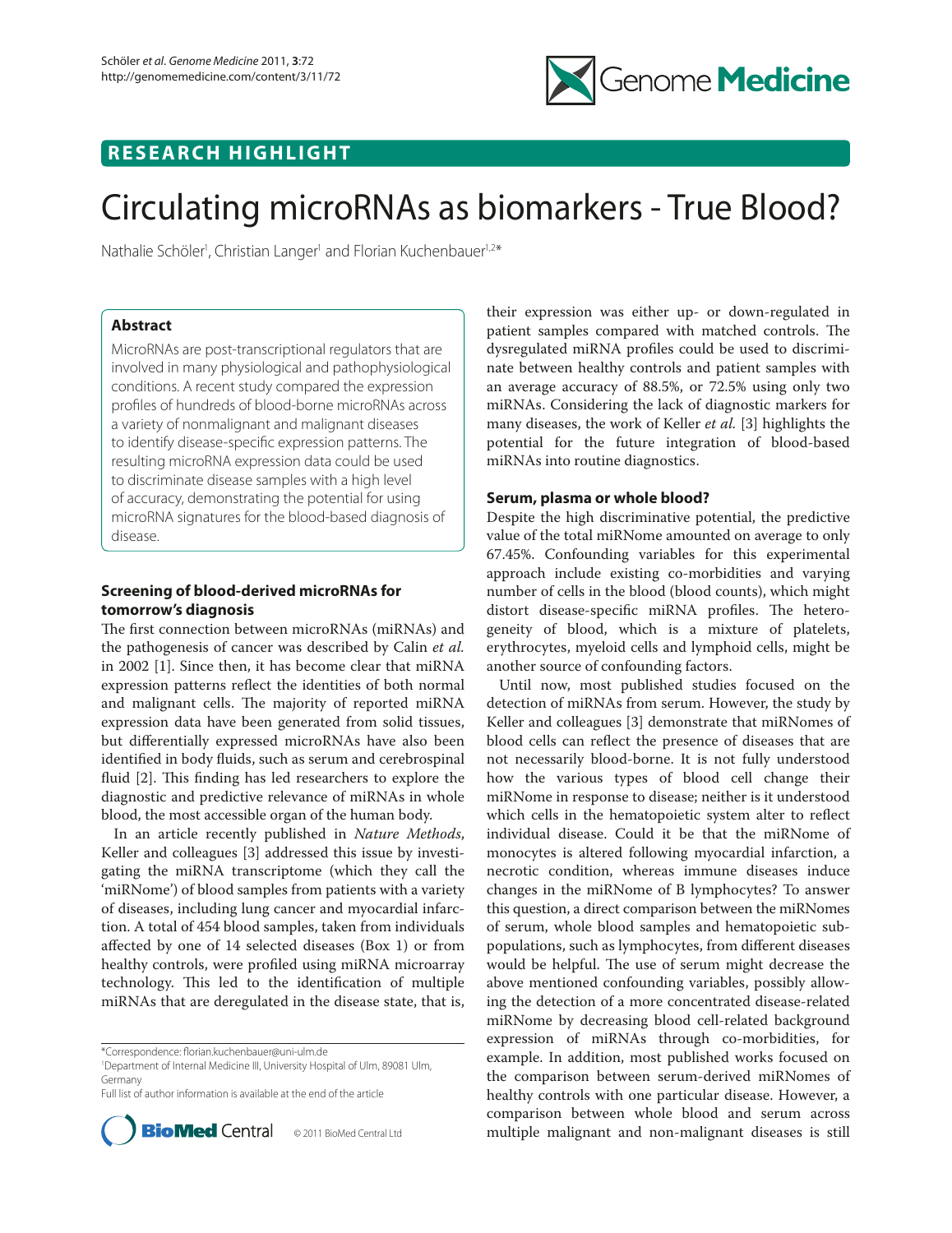Prostate cancer

Acute myocardial infarction Chronic obstructive pulmonary disease Gastric tumors Lung cancer Melanoma Multiple sclerosis Ovarian cancer Pancreatic ductal adenocarcinoma Pancreatic tumors Pancreatitis Periodontitis Sarcoidosis Wilms' tumor

missing, leaving unanswered the question which approach has more of a predictive miRNome.

## **miRNAs: new tools for the pathologist?**

Many studies have demonstrated that miRNA expression patterns can classify cancers and form cancer-specific networks describing the developmental lineage and differentiation state of tumors [4,5]. However, is this enough to justify the integration of miRNAs into routine diagnostics? The answer depends on the type of cancer. A major problem lies in the varying number of miRNAs necessary to distinguish and classify specific cancer entities. For example, the number of miRNAs that are predictors for different classes of acute myeloid leukemias (AML) with genetic abnormalities varies between 7 and 48 using a real-time PCR approach [6], whereas a signature involving only 4 miRNAs (miR-128a, miR-128b, miR-223 and let-7b) accurately discriminates between AMLs and acute lymphoblastic leukemias (ALLs) [7]. In addition, expression levels of a single miRNA, miR-181a, constitute a prognostic factor for overall survival in normal karyotype leukemia. If cancer is considered to be a developmental process similar to hematopoiesis [8,9], these findings might imply that miRNA expression alters hierarchically to reflect different stages within cancer development. Multiple miRNA predictors have been developed to classify differentiation stages of cancers; a useful tool, especially for cancers of unknown primary origin [10]. Yet it is still not clear whether these findings using tissue samples are mirrored by serum-based miRNA markers.

## **Challenges for miRNA-based diagnostics**

The study of Keller *et al.* [3] strengthens the concept of blood-borne miRNAs as biomarkers for disease.

Technical limitations include a lack of existing standards that would allow cross-comparisons between laboratories and patient samples from various locations. In addition, diagnostic tests for miRNAs need to be simplified and streamlined for rapid readout. This would allow a better integration into established pathological scoring systems that would eventually benefit patients. To this end, more diseases have to be screened for blood-borne miRNA expression profiles and correlated with clinical features. For now, miRNAs are only a fragment of the truth.

#### **Abbreviations**

AML, acute myeloid leukemia; miRNA, microRNA; miRNome, miRNA transcriptome.

#### **Competing interests**

The authors declare that they have no competing interests.

#### **Acknowledgements**

We would like to thank Arefeh Rouhi for helpful discussion and reading of the manuscript.

#### **Author details**

1 Department of Internal Medicine III, University Hospital of Ulm, 89081 Ulm, Germany. 2 Institute of Experimental Cancer Research, Comprehensive Cancer Center, University Hospital of Ulm, 89081 Ulm, Germany.

#### Published: 23 November 2011

#### **References**

- 1. Calin GA, Dumitru CD, Shimizu M, Bichi R, Zupo S, Noch E, Aldler H, Rattan S, Keating M, Rai K, Rassenti L, Kipps T, Negrini M, Bullrich F, Croce CM: Frequent deletions and down-regulation of micro-RNA genes miR15 and miR16 at 13q14 in chronic lymphocytic leukemia. *Proc Natl Acad Sci U S A* 2002, 99:15524-15529.
- 2. Scholer N, Langer C, Dohner H, Buske C, Kuchenbauer F: Serum microRNAs as a novel class of biomarkers: a comprehensive review of the literature. *Exp Hematol* 2010, 38:1126-1130.
- 3. Keller A, Leidinger P, Bauer A, Elsharawy A, Haas J, Backes C, Wendschlag A, Giese N, Tjaden C, Ott K, Werner J, Hackert T, Ruprecht K, Huwer H, Huebers J, Jacobs G, Rosenstiel P, Dommisch H, Schaefer A, Muller-Quernheim J, Wullich B, Keck B, Graf N, Reichrath J, Vogel B, Nebel A, Jager SU, Staehler P, Amarantos I, Boisguerin V, *et al.*: Toward the blood-borne miRNome of human diseases. *Nat Methods* 2011, 8:841-843.
- 4. Lu J, Getz G, Miska EA, Alvarez-Saavedra E, Lamb J, Peck D, Sweet-Cordero A, Ebert BL, Mak RH, Ferrando AA, Downing JR, Jacks T, Horvitz HR, Golub TR: MicroRNA expression profiles classify human cancers. *Nature* 2005, 435:834-838.
- 5. Starczynowski DT, Morin R, McPherson A, Lam J, Chari R, Wegrzyn J, Kuchenbauer F, Hirst M, Tohyama K, Humphries RK, Lam WL, Marra M, Karsan A: Genome-wide identification of human microRNAs located in leukemiaassociated genomic alterations. *Blood* 2011, 117:595-607.
- 6. Jongen-Lavrencic M, Sun SM, Dijkstra MK, Valk PJ, Löwenberg B: MicroRNA expression profiling in relation to the genetic heterogeneity of acute myeloid leukemia. *Blood* 2008, 111:5078-5085.
- 7. Mi S, Lu J, Sun M, Li Z, Zhang H, Neilly MB, Wang Y, Qian Z, Jin J, Zhang Y, Bohlander SK, Le Beau MM, Larson RA, Golub TR, Rowley JD, Chen J: MicroRNA expression signatures accurately discriminate acute lymphoblastic leukemia from acute myeloid leukemia. *Proc Natl Acad Sci U S A* 2007, 104:19971-19976.
- 8. Petriv OI, Kuchenbauer F, Delaney AD, Lecault V, White A, Kent D, Marmolejo L, Heuser M, Berg T, Copley M, Ruschmann J, Sekulovic S, Benz C, Kuroda E, Ho V, Antignano F, Halim T, Giambra V, Krystal G, Takei CJ, Weng AP, Piret J, Eaves C, Marra MA, Humphries RK, Hansen CL: Comprehensive microRNA expression profiling of the hematopoietic hierarchy. *Proc Natl Acad Sci U S A*  2010, 107:15443-15448.
- 9. Petriv OI, Hansen CL, Humphries RK, Kuchenbauer F: Probing the complexity of miRNA expression across hematopoiesis. *Cell Cycle* 2011, 10:2-3.